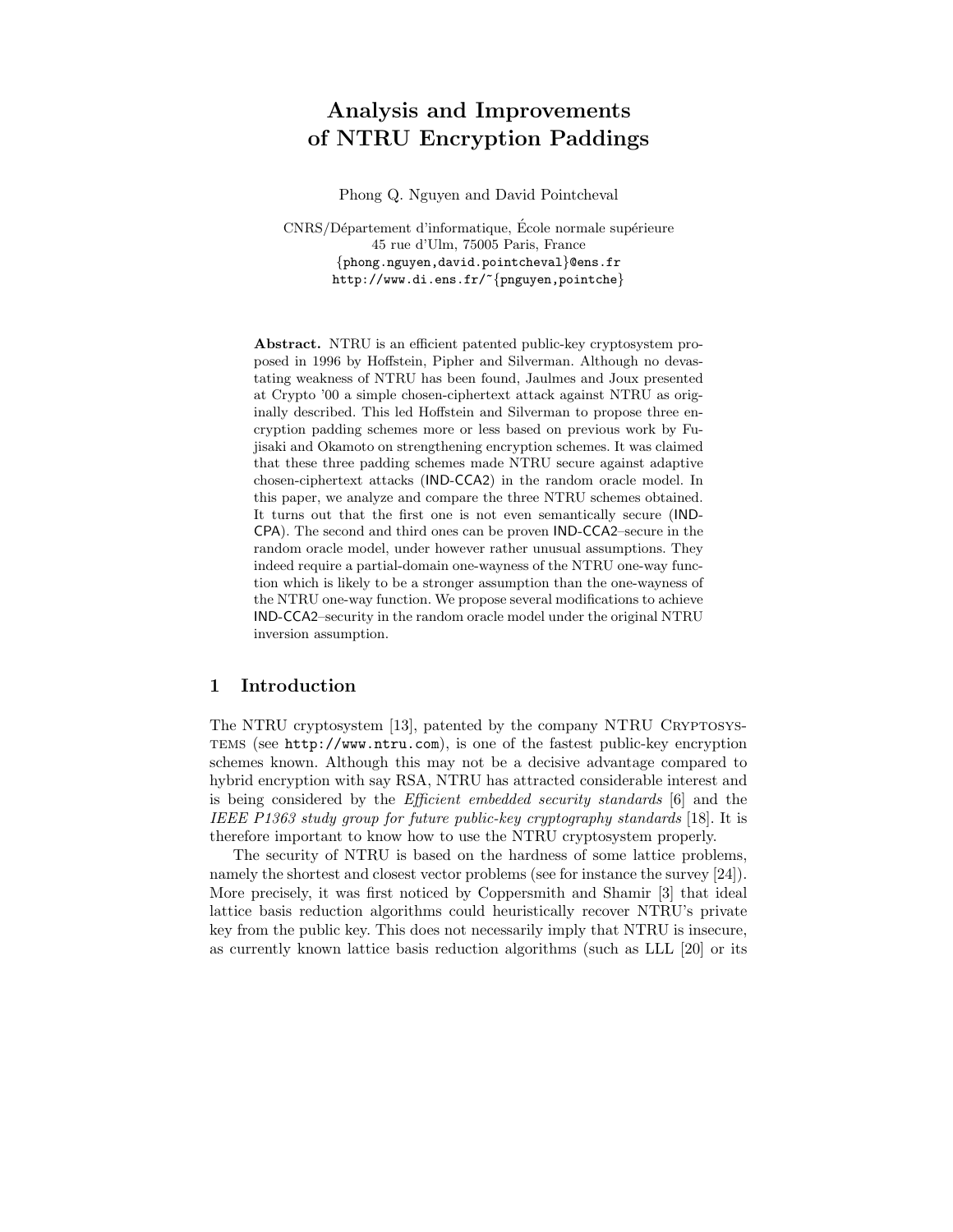improvements [28]) do not seem to perform sufficiently well in practice in very high dimension, while NTRU is so far the only lattice-based cryptosystem that can cope with high dimensions without sacrificing performances. Nor does it mean that the security of NTRU is strictly equivalent to the hardness of lattice problems, although the basic NTRU problem is equivalent to the lattice shortest vector problem in a very particular class of lattices called modular convolution lattices in [21].

The NTRU cryptosystem as originally described is easily seen to be semantically insecure. At Crypto '00 [19], Jaulmes and Joux further presented simple chosen-ciphertext attacks that can recover the private key. This shows that the NTRU cryptosystem as originally described should be viewed as a probabilistic trapdoor one-way function rather than a probabilistic cryptosystem (see also recent work by Micciancio on lattice-based cryptosystems [22]). NTRU CRYPtosystems therefore proposed three padding schemes (two in [16] and a third one in [15]) to make NTRU secure against adaptive chosen-ciphertext attacks in the random oracle model. No security proof was provided by NTRU Cryp-TOSYSTEMS (see  $[16, 15]$ ). In this paper, we analyze the three NTRU schemes obtained. It turns out that the first scheme is not even semantically secure (IND-CPA). The second and third ones can be proven IND-CCA2–secure, in the random oracle model, but under rather unusual assumptions. Indeed, a partial-domain one-wayness of the NTRU one-way function is required, and that assumption is likely to be stronger than the one-wayness of the NTRU one-way function, as opposed to the situation of RSA (see [9]). Besides, the security proofs we obtain for such paddings are not efficient enough to be meaningful for the parameters recommended by NTRU CRYPTOSYSTEMS.

We therefore propose and compare new paddings to make NTRU IND-CCA2– secure in the random oracle model under the basic NTRU assumption, and not a stronger assumption: The new paddings give rise to better bounds for the security proof, and their computational overhead appears to be negligible. It should be stressed that no security proof in the standard model is known for NTRU, and that the search for an efficient and secure NTRU padding scheme is not a trivial matter. Although there now exist generic padding schemes (such as REACT [25]) that can enhance the security (in the random oracle model) of any cryptosystem, the case of NTRU differs from more usual cryptosystems such as RSA or El Gamal because the cost of hashing is no longer negligible compared to the cost of encryption and decryption, and because of special properties of the NTRU trapdoor function.

The rest of the paper is organized as follows. In Section 2, we recall security notions for public-key encryption schemes. In Section 3, we review the NTRU primitive and related computational assumptions. In Section 4, we present and analyze the various paddings proposed by NTRU. In Section 5, we consider new paddings and compare several constructions which make NTRU IND-CCA2– secure in the random oracle model.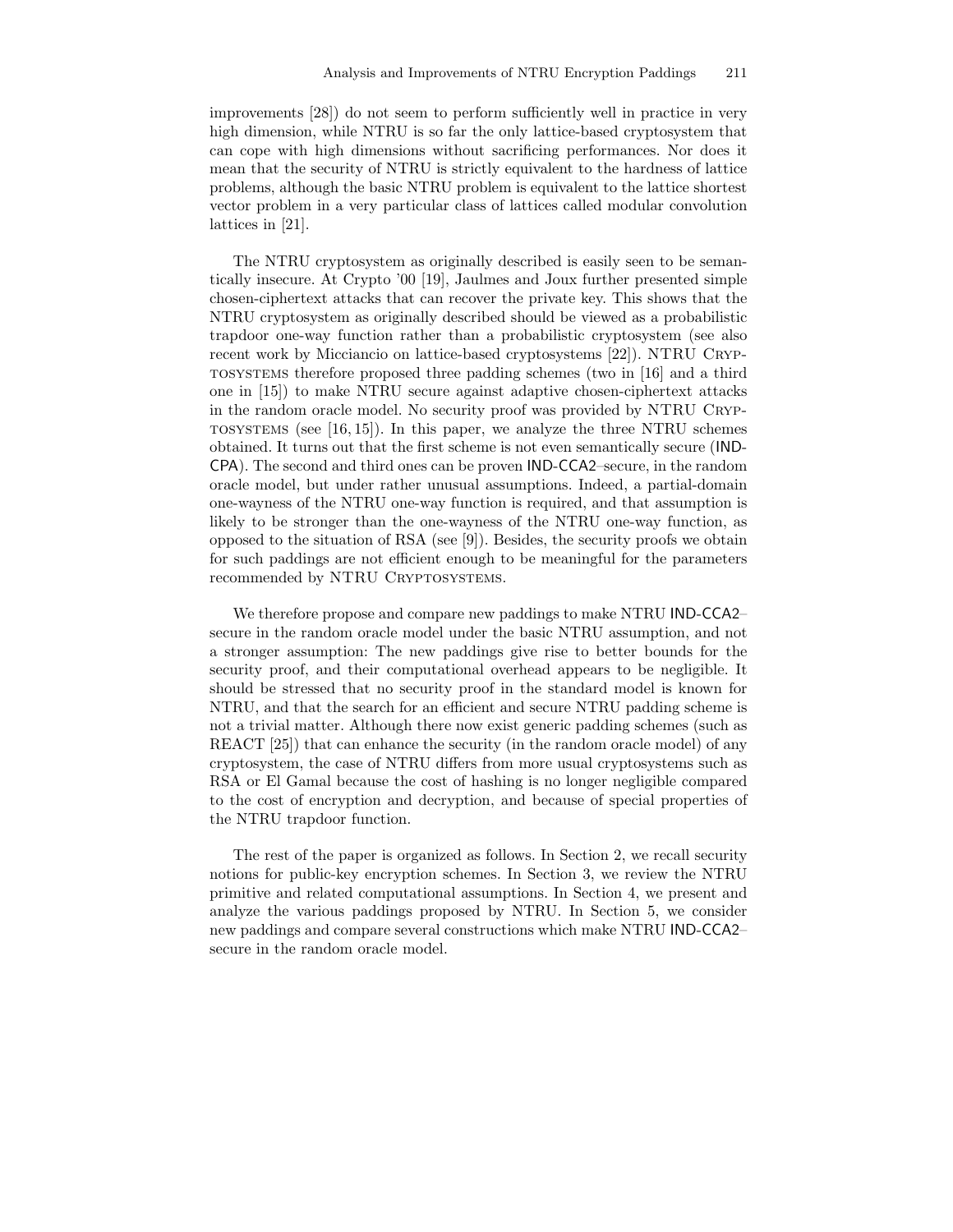# 2 Public-Key Encryption

The goal of encryption schemes is to achieve confidentiality of communications. In the public-key scenario, anyone knowing Alice's public key pk can send Alice a message that only she will be able to recover, thanks to her private key sk.

## 2.1 Definitions

A public-key encryption scheme  $\Pi$  over a message space  $\mathcal{S}_{M}$  is formally defined by three algorithms:

- a key generation algorithm  $\mathcal{K}(1^k)$  (k being the security parameter), which produces a pair (pk,sk) of public and private keys.
- an encryption algorithm  $\mathcal{E}_{\text{pk}}(m;r)$  which outputs a ciphertext c corresponding to the plaintext  $m \in S_M$ , using random coins  $r \in S_R$ , according to the public key pk.
- a decryption algorithm  $\mathcal{D}_{sk}(c)$  which outputs the plaintext m associated to the ciphertext c (or  $\perp$ , if c is an invalid ciphertext), given the private key sk.

## 2.2 Security Notions

The simplest security notion is one-wayness: with public data only, an attacker cannot recover the whole plaintext  $m$  of a given ciphertext  $c$ . More formally, the success of any adversary A in inverting  $\mathcal{E}_{\text{pk}}$  without knowledge of the private key should be negligible over the probability space  $\mathcal{S}_{M} \times \mathcal{S}_{R}$ , and the internal random coins of the adversary and the algorithms  $K$  and  $\mathcal{E}$ :

$$
\mathsf{Succ}^{\mathsf{ow}}_{\varPi}(\mathcal{A}) = \Pr[(\mathsf{pk},\mathsf{sk}) \leftarrow \mathcal{K}(1^k), c = \mathcal{E}_{\mathsf{pk}}(m;r) : \mathcal{A}(\mathsf{pk},c) = m].
$$

However, many applications require a higher security level, such as semantic security (a.k.a. indistinguishability of encryptions [11], denoted  $\mathsf{IND}$ : if an attacker has some information about the plaintext, the view of the ciphertext should not leak any additional information. This security notion requires the computational intractability of winning with probability significantly better than  $1/2$  the following game: the adversary chooses two messages; the challenger selects at random one of these two messages, encrypts it, and sends the ciphertext to the adversary; the adversary guesses which one of the two messages has been encrypted. In other words, an adversary is seen as a 2-stage Turing machine  $(A_1, A_2)$ , and the advantage  $\mathsf{Adv}_{\Pi}^{\mathsf{ind}}(\mathcal{A})$  should be negligible for any adversary, where the advantage is formally defined as:

$$
2\times \Pr_{r\leftarrow \mathcal{S}_{\mathsf{R}}}\left[\begin{matrix}(\mathsf{pk},\mathsf{sk})\leftarrow \mathcal{K}(1^{k}), (m_0,m_1,s)\leftarrow A_1(\mathsf{pk}), \\ b\stackrel{R}{\leftarrow}\{0,1\}, c=\mathcal{E}_{\mathsf{pk}}(m_b;r): A_2(m_0,m_1,s,c)=b\end{matrix}\right]-1.
$$

Another important security notion is non-malleability [5]. Here, we ask that an adversary, given a ciphertext, should not be able to create a new ciphertext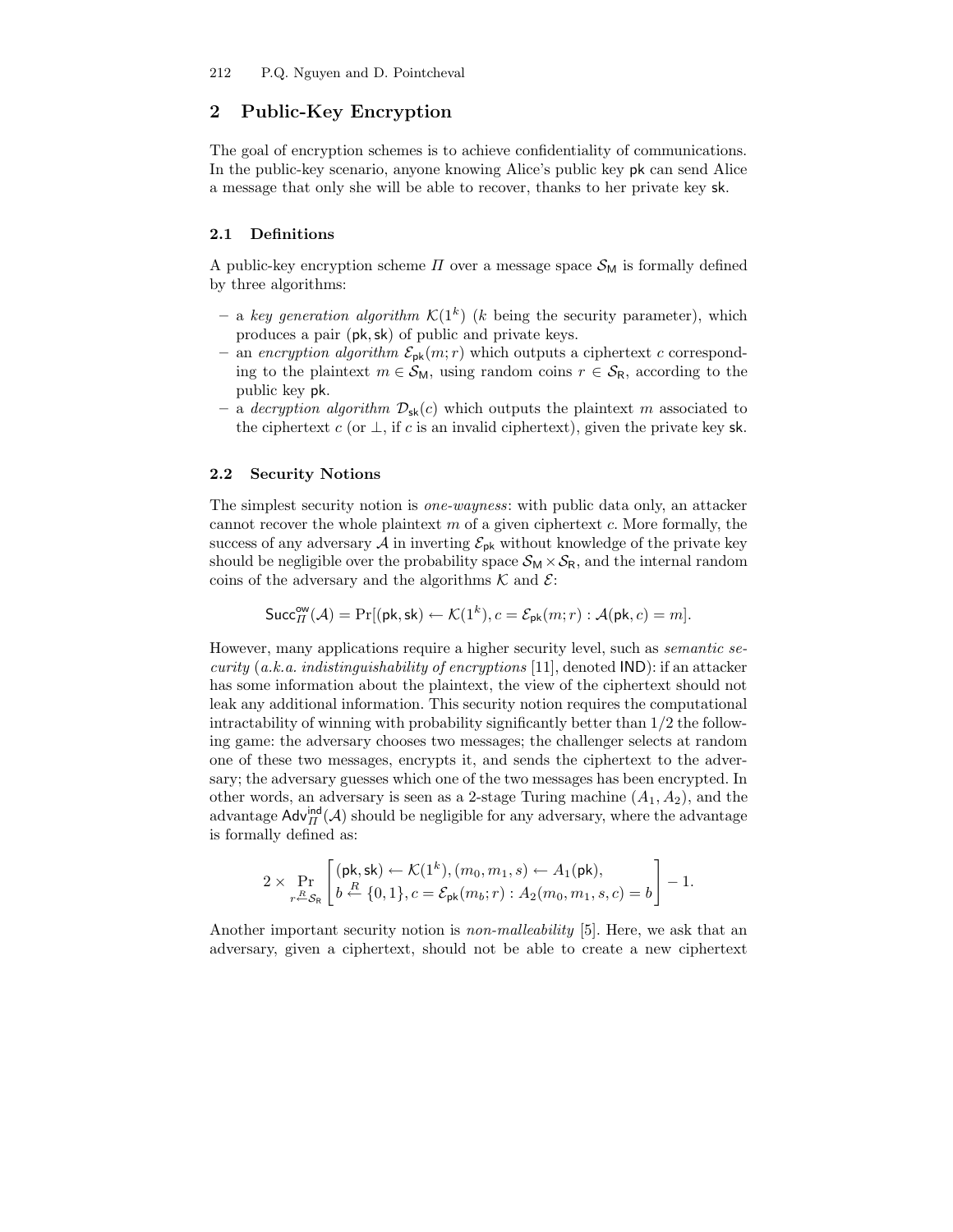such that the two plaintexts are meaningfully related. This notion is, in general, stronger than semantic security, but it was shown [1] to be equivalent in the strongest scenario (see below).

On the other hand, an attacker can use many kinds of attacks, depending on the information available to him. First, in the public-key setting, the adversary can encrypt any plaintext of its choice with the public key: this basic scenario is called chosen-plaintext attack, and denoted by CPA. Extended scenarios allow the adversary restricted or unrestricted access to various oracles:

- $-$  a validity-checking oracle, which answers whether or not its input c is a valid ciphertext. This leads to so-called reaction attacks [12].
- a plaintext-checking oracle, which given as input a pair  $(m, c)$  answers whether or not the ciphertext  $c$  is a ciphertext of the message  $m$ . This gives rise to plaintext-checking attacks [25], which we denote by PCA.
- a decryption oracle, which returns the decryption of any ciphertext, with the only restriction that it should be different from the challenge ciphertext. When the oracle is available only before knowledge of the challenge ciphertext, the attack is a non-adaptive chosen-ciphertext attack (a.k.a. lunchtime attack  $[23]$ , which we denote by CCA1. When the adversary still has access to the decryption oracle in the second stage, we talk about adaptive chosen-ciphertext attacks [27], denoted by CCA2.

The article [1] provides a general study of all these security notions and attacks. Its main result states that semantic security and non-malleability are equivalent in the CCA2–scenario. This security level is now widely accepted as the standard notion of security to be achieved by a public-key encryption scheme, and is sometimes called chosen-ciphertext security.

# 3 The NTRU Primitive

## 3.1 Description and notation

In this section, we present the NTRU cryptosystem as originally described in [13] by Hoffstein, Pipher and Silverman. As mentioned in the introduction, this should be viewed as a primitive function rather than a cryptosystem. Several modifications of NTRU have recently been proposed in [15]: we will present those later.

Let  $k$  be the security parameter. The NTRU primitive works in the ring  $\mathcal{P} = \mathbb{Z}[X]/(X^N - 1)$  where N is a safe prime typically around a few hundreds, whose value increases with  $k$ : NTRU CRYPTOSYSTEMS recommends specific values of N, such as  $N = 251$  or  $N = 503$ . The ring P is identified with the set of integer polynomials of degree  $\langle N \rangle$ , and its multiplication is denoted by  $\ast$ . Polynomials will be denoted by letters in the Sans Serif font, such as f.

Note that the function that maps any polynomial  $f \in \mathcal{P}$  to the sum  $f(1) \in \mathbb{Z}$ of its coefficients is a ring homomorphism. NTRU uses two integer parameters: a small power of 2, denoted by q, such as  $q = 128$  or  $q = 256$ , and a small integer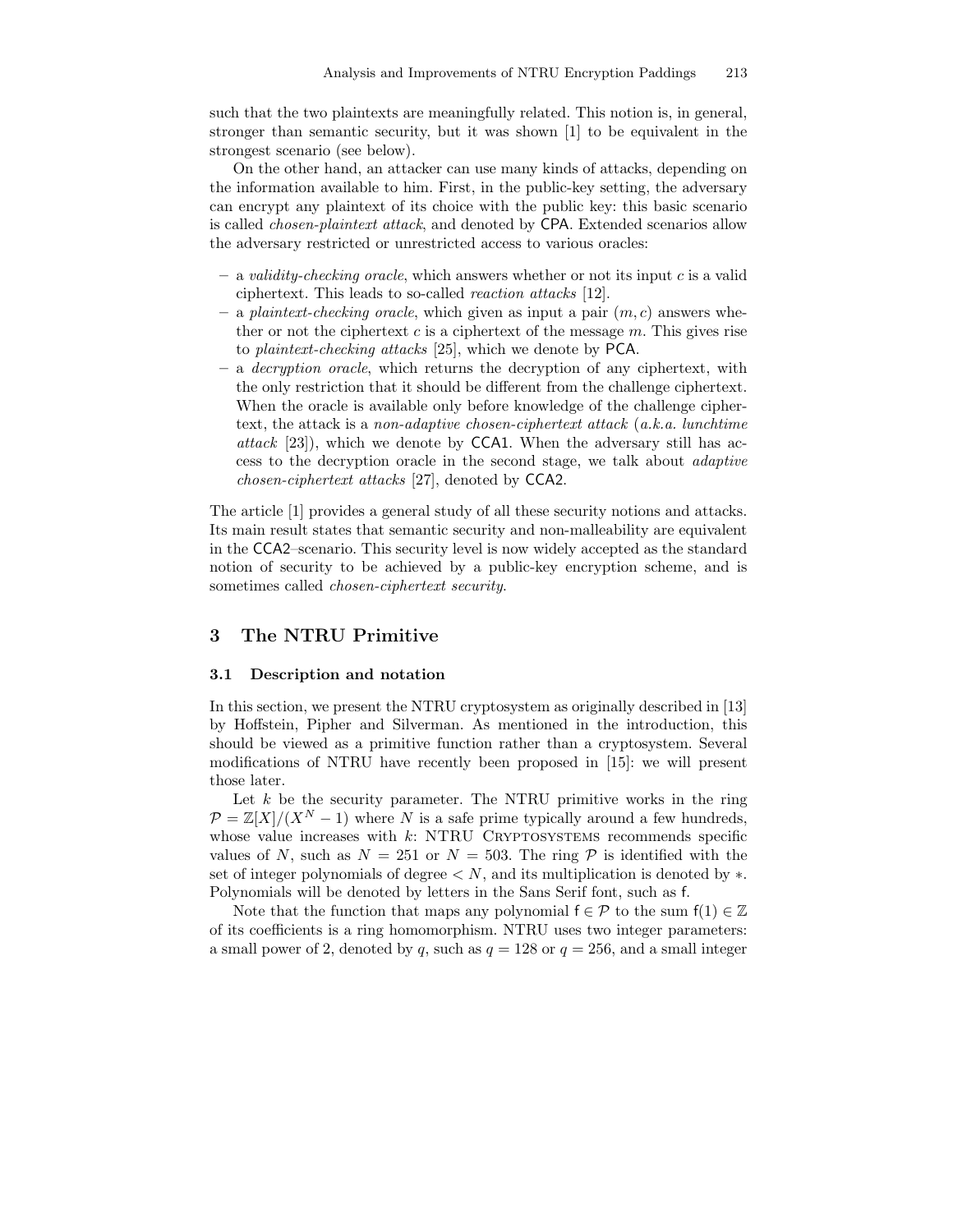#### 214 P.Q. Nguyen and D. Pointcheval

 $p < q$  co-prime with q, such as  $p = 3$ . The restriction of N to safe primes was apparently made to guarantee that the multiplicative order of  $p$  modulo  $N$  is sufficiently large. NTRU performs operations in  $P$  modulo p or q.

The private key sk consists of two polynomials  $f, g \in \mathcal{P}$  randomly chosen with very small coefficients such that f is invertible modulo both  $p$  and  $q$ : there exist  $f_p$  and  $f_q$  in P such that:  $f*f_p \equiv 1 \pmod{p}$  and  $f*f_q \equiv 1 \pmod{q}$ . In [13], f and g only have coefficients in  $\{0, \pm 1\}$  with a prescribed (publicly known) number of 1, -1 and 0 such that  $f(1) = 1$  and  $g(1) = 0$ . All the integer constraints  $(N, p, q,$  the number of 1, -1, 0 in polynomials,  $etc.$ ) are deduced from a security parameter k, and this process is described in [13, 15]. Then, f and g are uniformly distributed polynomials among the polynomials that satisfy the required constraints. The public key pk is  $h = g * f_q \pmod{q}$ . Therefore,  $(h, (f, g)) \leftarrow \mathcal{K}(1^k)$ .

The message space is  $S_M = \{-(p-1)/2 \dots + (p-1)/2\}^N$ , whose elements are viewed as elements of  $P$ . To encrypt a message  $m$ , one selects at random a sparse polynomial  $r \in \mathcal{P}$  with very small coefficients: In [13], r only has coefficients in  $\{0, \pm 1\}$  with a prescribed (publicly known) number of 1, -1 and 0 such that  $r(1) = 0$  (we denote the set of these specific polynomials by  $S_R$ ). The ciphertext is:

$$
\mathcal{E}_{\mathsf{pk}}(\mathsf{m}; \mathsf{r}) = \mathsf{e} = \mathsf{m} + p\mathsf{r} * \mathsf{h} \ (\mathrm{mod} \ q).
$$

To decrypt, the following congruence is used:

$$
e * f \equiv m * f + pr * g \pmod{q}.
$$

In the right-hand part of this congruence, we have two convolution products of polynomials with very small coefficients and quite a few zeroes (except possibly m). Therefore, if the above reduction is centered (one takes the smallest residue in absolute value), the above congruence is likely<sup>1</sup> to be an equality over  $\mathbb{Z}[X]$ . By further reducing  $e * f$  modulo p, one thus obtains  $m * f$  (mod p), hence m thanks to  $f_p$ . Note that there is a potential probability of decryption failure, if the above equality (mod q) does not hold in  $\mathbb{Z}$ .

#### 3.2 Efficiency

A multiplication in  $P$  requires  $O(N^2 \log q)$  elementary operations. It follows that the cost of encryption and decryption is  $\mathcal{O}(N^2 \log q)$ . Since the key generation process is such that  $q = \mathcal{O}(N)$ , the cost of both encryption and decryption is almost quadratic in the security parameter. Note that in most of the required convolution products, at least one of the polynomial is relatively sparse. And since  $q$  is a small power of two, the above complexity is rather pessimistic in practice.

<sup>1</sup> We stress that no provable precise estimate on the probability of such an event is known, and [13] only uses a heuristic estimate which seems to be validated by practice.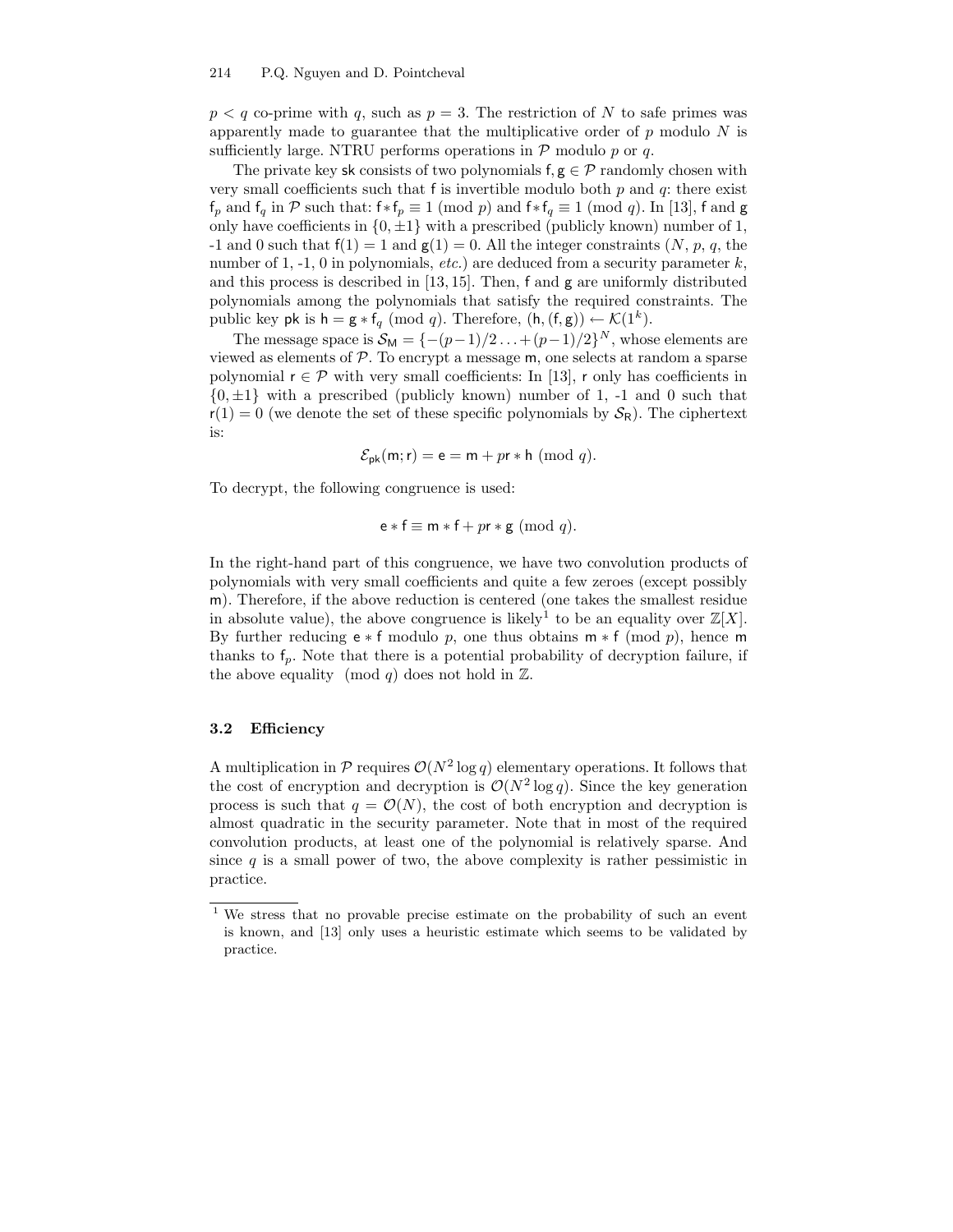#### 3.3 Optimizations

The authors of NTRU recently proposed several modifications in [15] to improve the efficiency of the scheme:

- Choosing p as an appropriate polynomial **p** instead of a small number coprime with q (e.g.  $p = X + 2$ ). The polynomial must be such that the ideal spanned by the polynomial must be co-prime with the ideal  $\langle q \rangle$  spanned by q in  $\mathcal P$ . The aim of this modification is to reduce the probability of decryption failure. It also enables a simpler encoding of messages.
- Selecting f, g, and r with a special form instead of just a prescribed number of 0, -1 and 1. For instance,  $r = r_1r_2$  where  $r_1$  and  $r_2$  are sparse polynomials with a prescribed number of 0, -1 and 1. In all the proposals of [15], the values of  $f(1)$ ,  $g(1)$  and  $r(1)$  are always publicly known.

It is worth noting that such modifications may have an impact on the security of NTRU, but at the moment, no specific attack is known.

Our results apply to the original NTRU scheme, as well as to most of these optimizations of NTRU. However, to simplify the presentation, we will restrict to the case of the original NTRU primitive  $\Pi = (\mathcal{K}, \mathcal{E}, \mathcal{D})$ , where  $p = 3$ ,  $f(1) = 1$ and  $g(1) = r(1) = 0$ .

#### 3.4 Computational assumptions

To formally analyze the security of the NTRU cryptosystem, one needs clear and well-defined computational assumptions. First, we consider the one-wayness of the NTRU primitive:

Definition 1 (The NTRU Inversion Problem). For a given security parameter k, which specifies  $N$ ,  $p$ ,  $q$  and several other constraints, as well as  $(h, (f, g)) \leftarrow \mathcal{K}(1^k)$  and  $e = m + pr * h$ , where  $m \in \mathcal{S}_M$  and  $r \in \mathcal{S}_R$ , find m.

For any adversary  $A$ , we denote by  $\mathsf{Succ}^{\mathsf{ow}}_{\mathsf{ntru}}(\mathcal{A})$  its success for breaking the  $NTRU$ Inversion Problem, where

$$
\mathsf{Succ}^{\mathsf{ow}}_{\mathsf{ntru}}(\mathcal{A}) = \Pr\left[\begin{matrix} (\mathsf{h},(\mathsf{f},\mathsf{g})) \leftarrow \mathcal{K}(1^k), \mathsf{m} \in \mathcal{S}_{\mathsf{M}}, \mathsf{r} \in \mathcal{S}_{\mathsf{R}}, \\ \mathsf{e} = \mathsf{m} + pr * \mathsf{h} : \mathcal{A}(\mathsf{e},\mathsf{h}) = \mathsf{m} \end{matrix}\right].
$$

The NTRU assumption says that the NTRU inversion problem is hard to solve for any sufficiently large parameter.

Next, we consider the difficulty of only partially inverting this function, which will be useful to study NTRU paddings:

Definition 2 (The NTRU  $\lambda$ -Partial-Domain Inversion Problem). For a given security parameter k, which specifies  $N$ , p, q and several other constraints, as well as  $(h, (f, g)) \leftarrow \mathcal{K}(1^k)$  and  $e = m + pr * h$ , where  $m \in \mathcal{S}_M$  and  $r \in \mathcal{S}_R$ , find  $[m]_{\lambda}$ , where  $[m]_{\lambda}$  denotes the  $\lambda$  least significant coefficients of m.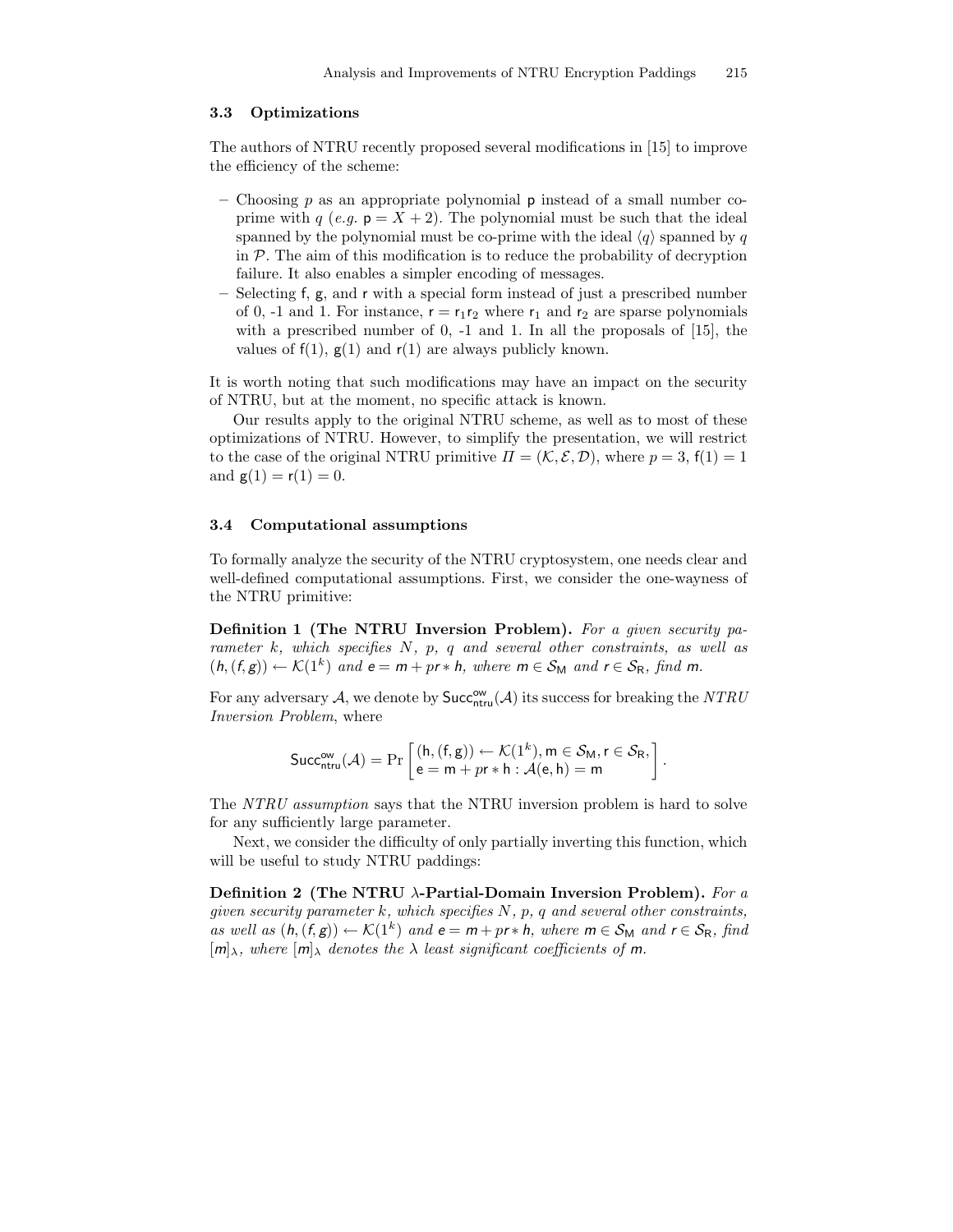As above, for any adversary A, we denote by  $Succ_{ntru}^{pd-\omega_{N}}(A)$  its success for breaking the  $NTRU \lambda$ -Partial-Domain Inversion Problem, where

$$
\mathsf{Succ}_{\mathsf{ntru}}^{\mathsf{pd}-\mathsf{ow}_\lambda}(\mathcal{A}) = \Pr\left[\begin{matrix} (\mathsf{h},(\mathsf{f},\mathsf{g})) \leftarrow \mathcal{K}(1^k), \mathsf{m} \in \mathcal{S}_{\mathsf{M}}, \mathsf{r} \in \mathcal{S}_{\mathsf{R}}, \\ \mathsf{e} = \mathsf{m} + pr * \mathsf{h} : \mathcal{A}(\mathsf{e},\mathsf{h}) = [\mathsf{m}]_\lambda \end{matrix}\right]
$$

.

.

Note that the NTRU encryption primitive is malleable with respect to circular shifts:  $\mathcal{E}_{\mathsf{pk}}(X \ast \mathsf{m}; X \ast \mathsf{r}) = X \ast \mathcal{E}_{\mathsf{pk}}(\mathsf{m}; \mathsf{r})$ . This implies that any  $\lambda$ -consecutivecoefficient search problem is equivalent to the above  $NTRU$   $\lambda$ -Partial-Domain Inversion Problem. Because of the specific encodings used by NTRU, it will also be useful to consider the difficulty of obtaining some information bits of the pre-image only:

Definition 3 (The NTRU  $\ell$ -Partial-Information Inversion Problem). For a given security parameter k, which specifies  $N$ ,  $p$ ,  $q$  and several other constraints, as well as  $(h, (f, g)) \leftarrow \mathcal{K}(1^k)$  and  $e = m + pr * h$ , where  $m \in \mathcal{S}_{M}$  and  $r \in S_R$ , find  $\ell$  bits of information about m.

As above, we denote by  $\mathsf{Succ}_{\mathsf{ntru}}^{\mathsf{pi}-\mathsf{ow}_\ell}(\mathcal{A})$  its success for breaking the NTRU  $\ell$ -Partial-Information Inversion Problem, where

$$
\mathsf{Succ}_{\mathsf{ntru}}^{\mathsf{pi}-\mathsf{ow}_\ell}(\mathcal{A}) = \Pr\left[\begin{matrix} (\mathsf{h},(\mathsf{f},\mathsf{g})) \leftarrow \mathcal{K}(1^k), \mathsf{m} \in \mathcal{S}_{\mathsf{M}}, \mathsf{r} \in \mathcal{S}_{\mathsf{R}}, \\ \mathsf{e} = \mathsf{m} + pr * \mathsf{h}, (f,y) \leftarrow \mathcal{A}(\mathsf{e},\mathsf{h}): y = f_\ell(\mathsf{m}) \end{matrix}\right]\right.
$$

In the above definition, the adversary  $A$  outputs a (computable) bijective function  $f : S_M \to \{0,1\}^{m \text{Len}}$  (where mLen denotes the bit-length of an optimal encoding for polynomials in  $\mathcal{S}_{M}$  and  $y \in \{0,1\}^{\ell}$ . Furthermore,  $f_{\ell}$  denotes the truncation of  $f$  to its  $\ell$  least significant bits.

More generally, we denote by  $\mathsf{Succ}^{\mathsf{ow}}_{\mathsf{ntru}}(t)$ ,  $\mathsf{Succ}^{\mathsf{pd}-\mathsf{ow}}_{\mathsf{ntru}}(t)$  and  $\mathsf{Succ}^{\mathsf{pi}-\mathsf{ow}}_{\mathsf{ntru}}(t)$ , the maximal success among all the adversaries with a running time bounded by t.

Relations among computational assumptions. The definition of our assumptions implies that for all t and  $\lambda$ 

$$
\mathsf{Succ}_{\mathsf{ntru}}^{\mathsf{ow}}(t) \leq \mathsf{Succ}_{\mathsf{ntru}}^{\mathsf{pd}-\mathsf{ow}_\lambda}(t) \leq \mathsf{Succ}_{\mathsf{ntru}}^{\mathsf{pi}-\mathsf{ow}_\ell}(t),
$$

where  $\ell$  is the bit-length of an optimal encoding for  $\lambda$  coefficients. And in the specific case  $\lambda = N$ , all the inequalities become equalities:

$$
\mathsf{Succ}^{\mathsf{ow}}_{\mathsf{ntru}}(t) = \mathsf{Succ}^{\mathsf{pd}-\mathsf{ow}_N}_{\mathsf{ntru}}(t) = \mathsf{Adv}^{\mathsf{pi}-\mathsf{ow}_{\mathsf{mLen}}}_{\mathsf{ntru}}(t).
$$

Remark that if  $\text{Succ}_{\text{ntru}}^{\text{pd}-\text{ow}}(t) = 1$  for some  $(t, \lambda)$ , then  $\text{Succ}_{\text{ntru}}^{\text{ow}}(\lceil N/\lambda \rceil t) = 1$ , where  $\lceil x \rceil$  denotes the smallest integer larger than x. This is because the malleability of the NTRU encryption primitive allows to reduce any instance of the NTRU inversion problem to  $\lfloor N/\lambda \rfloor$  instances of the NTRU  $\lambda$ -partial-domain inversion problem, using appropriate shifts of e. Note however that the multiplication by  $X$  does not provide a random self-reduction: the previous reduction implies nothing on  $Succ_{ntru}^{\text{ow}}([N/\lambda]t)$  if  $Succ_{ntru}^{\text{pd}-\text{ow}_\lambda}(t) < 1$ . In fact, since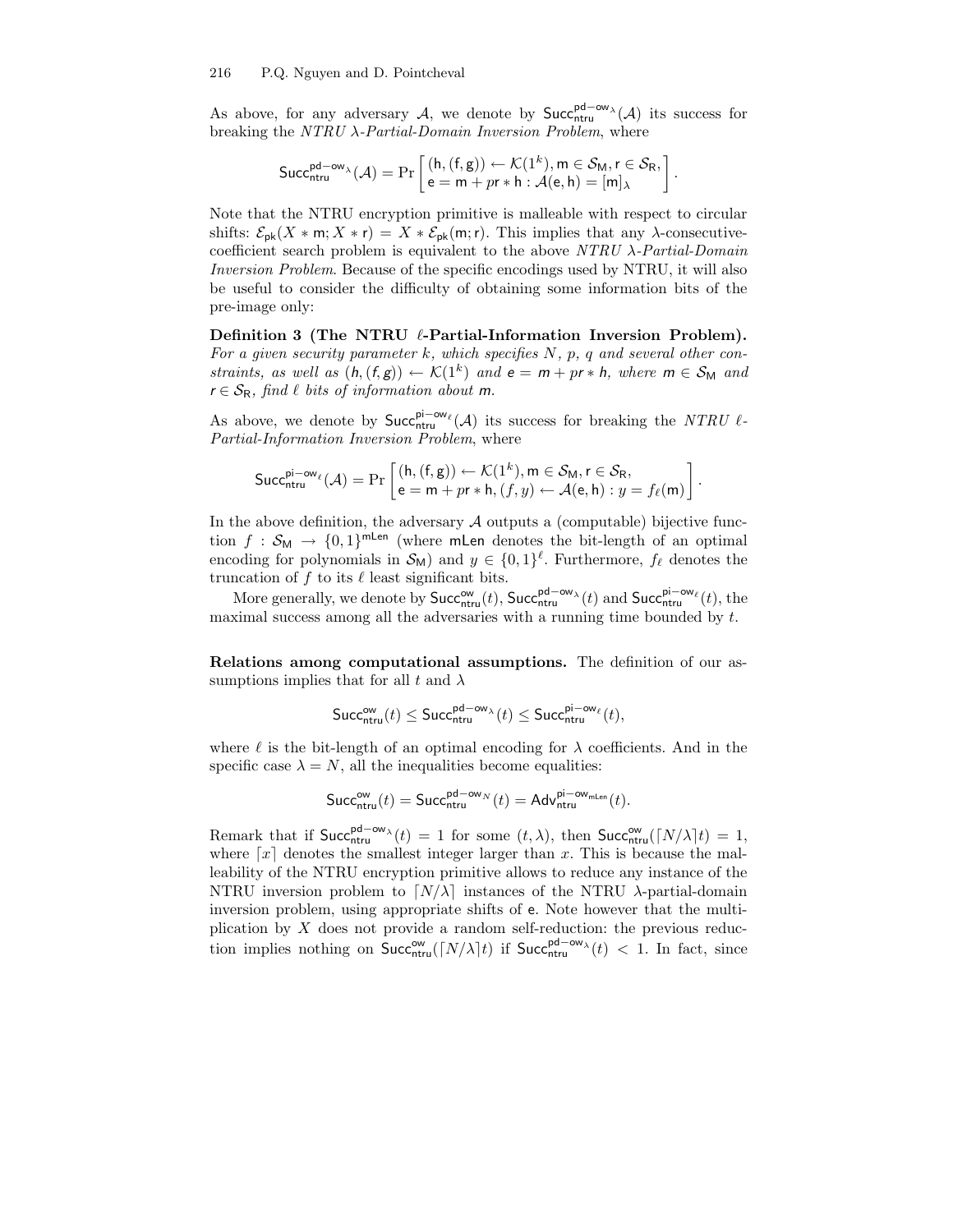no random self-reducibility property is known for NTRU, it is likely that if  $\mathsf{Succ}_{\mathsf{ntru}}^{\mathsf{pd}-\mathsf{ow}_\lambda}(t) < 1$ , then the NTRU  $\lambda$ -partial-domain inversion problem is strictly harder than the NTRU inversion problem. Besides, the lack of random selfreducibility also suggests that the NTRU  $\ell$ -partial-information inversion problem is strictly harder than the NTRU  $\lambda$ -partial-domain inversion problem.

In the following, we assume that all the above problems become intractable for a sufficiently large security parameter k, and for sufficiently large enough  $\ell$ and  $\lambda$  (since random guesses lead to  $\text{Succ}_{\text{ntru}}^{\text{pd}-\text{ow}_{\lambda}}(1) = 1/p^{\lambda}$  and  $\text{Succ}_{\text{ntru}}^{\text{pi}-\text{ow}_{\ell}}(1) =$  $1/2^{\ell}$ ).

## 3.5 The Security of the NTRU Primitive

The best attack known against NTRU is based on lattice reduction, but this does not imply that lattice reduction is necessary to break NTRU. See [3, 13, 24] for further information. Based on numerous experiments, the authors of NTRU claimed in [13] that all known lattice-based attacks are exponential in N, and therefore suggested relatively small values of  $N$ . The parameter  $N$  must be prime, otherwise the lattice attacks can be improved due to non-trivial factors of  $X^N - 1$  (see [10]). Because the key-size of NTRU is only  $\mathcal{O}(N \log q)$ , one can allow reasonably high lattice dimensions, while all other known knapsack-based or lattice-based cryptosystems have a key-size which is at least quadratic in the security parameter.

NTRU, like most public-key cryptosystems, should not be directly used as originally described. For instance, NTRU is easily seen to be semantically insecure, as  $e(1) \equiv m(1) \pmod{q}$  because  $r(1) = 0$ . This yields a significant bias for any adversary to distinguish between two possible plaintexts which one has been encrypted. In fact, although the NTRU cryptosystem is probabilistic, there is a public plaintext-checking oracle: one can easily check whether a given message m corresponds to a ciphertext e, which implies that any security level in the CPA scenario holds in the PCA one as well. This is because the shape of r is publicly verifiable and the public key h is "pseudo-invertible" modulo q with overwhelming probability. More precisely, one can compute from h a polynomial  $H \in \mathcal{P}$  such that for any polynomial  $s \in \mathcal{P}$  such that  $s(1) \equiv 0 \pmod{q}$ :

$$
h * H * s \equiv s \pmod{q}.
$$

Then, if  $e = m + pr * h \pmod{q}$  is a ciphertext of m, we have since  $r(1) \equiv 0 \pmod{q}$ :

$$
pr \equiv (e - m) * H \pmod{q}.
$$

This allows to retrieve the random polynomial  $r$  modulo  $q$ , whose shape is publicly verifiable. By injectivity of encryption, we thus obtain a public plaintextchecking oracle.

We briefly explain this "pseudo-inversion" since we have not found any reference. Because N is an odd prime and q is a power of two, the ring  $\mathcal{P}_q$  =  $\mathbb{Z}_q[X]/(X^N-1)$  is isomorphic to  $\mathcal{P}_1 \times \mathcal{P}_2$  where  $\mathcal{P}_1 = \mathbb{Z}_q[X]/(X-1)$  and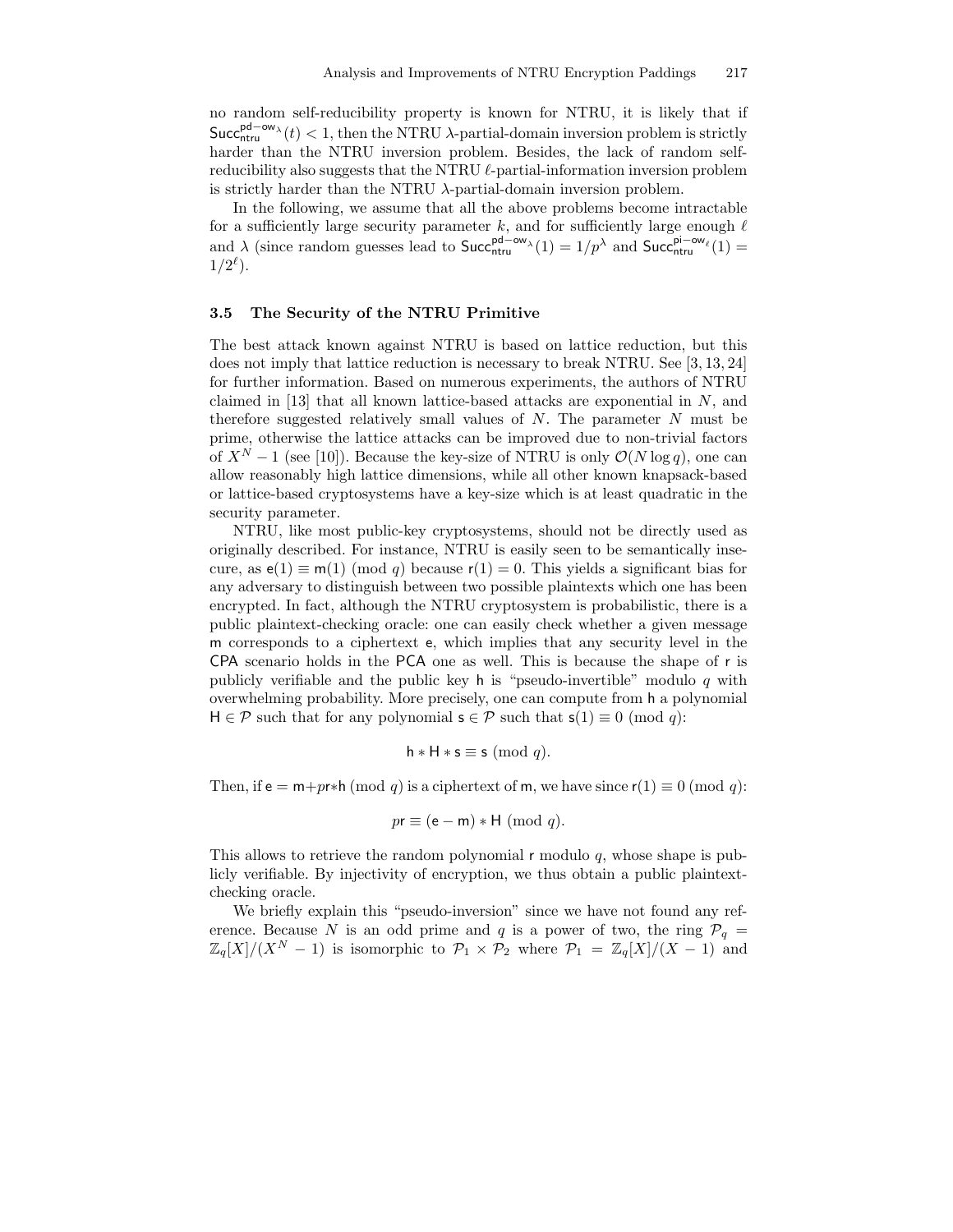#### 218 P.Q. Nguyen and D. Pointcheval

 $\mathcal{P}_2 = \mathbb{Z}_q[X]/(X^{N-1} + X^{N-2} + \cdots + 1)$ . Denote by  $\phi_1$  and  $\phi_2$  respectively the reduction modulo  $X - 1$  and  $X^{N-1} + X^{N-2} + \cdots + 1$ . Of course,  $\phi_1$  is simply the evaluation at 1. Since  $h(1) \equiv 0 \pmod{q}$ ,  $\phi_1(h)$  is not invertible in  $\mathcal{P}_1$ , and therefore h is not invertible in  $\mathcal{P}_q$ . However,  $\phi_2(h)$  is very likely to be invertible in  $\mathcal{P}_2$  (the proportion of invertible elements can be computed as in [14]). And its inverse can easily be computed: for instance, by computing the inverse in  $\mathbb{F}_2[X]/(X^{N-1}+X^{N-2}+\cdots+1)$ , and then lifting it modulo q. Eventually, one can derive an appropriate polynomial  $H \in \mathcal{P}$  from this inverse.

As previously mentioned, NTRU is also easily malleable using multiplications by  $X: \mathcal{E}_{\mathsf{pk}}(X \ast \mathsf{m}; X \ast \mathsf{r}) = X \ast \mathcal{E}_{\mathsf{pk}}(\mathsf{m}; \mathsf{r})$ . Jaulmes and Joux [19] further presented simple chosen-ciphertext attacks that can recover the private key. Curiously, one of these attacks could be applied to a specific padding proposed by NTRU Cryptosystems to avoid reaction attacks [17]. This stressed the need of an appropriate padding scheme to obtain high levels of security against a vast class of attacks, assuming the NTRU one-way function  $\mathcal{E}_{\text{pk}}(m;r)$  is hard to invert (which, by definition, is equivalent to asking that the NTRU inversion problem is hard).

# 4 The NTRU Cryptosystems

For clarity, in the following, we consider the encryption scheme  $\Pi' = (\mathcal{K}', \mathcal{E}', \mathcal{D}'),$ which is the same as  $\Pi = (\mathcal{K}, \mathcal{E}, \mathcal{D})$ , up to the two public encodings:

$$
\mathcal{M}: \{0,1\}^{\mathsf{mLen}} \longrightarrow \mathcal{S}_{\mathsf{M}} \text{ and } \mathcal{R}: \{0,1\}^{\mathsf{rLen}} \longrightarrow \mathcal{S}_{\mathsf{R}}.
$$
\n
$$
\Pi' \left\{ \begin{array}{l} \mathcal{K}'(1^k) = \mathcal{K}(1^k) &= (\mathsf{pk} = \mathsf{h}, \mathsf{sk} = (\mathsf{f}, \mathsf{g})), \\ \mathcal{E}'_{\mathsf{pk}}(m; r) = \mathcal{E}_{\mathsf{pk}}(\mathcal{M}(m); \mathcal{R}(r)) = \mathcal{M}(m) + p\mathcal{R}(r) * \mathsf{h} \pmod{q}, \\ \mathcal{D}'_{\mathsf{sk}}(\mathsf{e}) = \mathcal{M}^{-1}(\mathcal{D}_{\mathsf{sk}}(\mathsf{e})) &= \mathcal{M}^{-1}((\mathsf{e} * \mathsf{f} \pmod{p}) * \mathsf{f}_p). \end{array} \right.
$$

Because of the encodings, without any assumption, recovering the bit-string  $m$  is as hard as recovering the polynomial  $m = \mathcal{M}(m)$ . However, recovering  $\ell$  bits of m only provides  $\ell$  bits of information about the polynomial  $m = \mathcal{M}(m)$ , which is why we introduced the NTRU  $\ell$ -partial-information inversion problem. From these remarks:

$$
\mathsf{Succ}_{\varPi'}^{\mathsf{ow-cpa}}(t) = \mathsf{Succ}_{\varPi'}^{\mathsf{ow-pca}}(t) = \mathsf{Succ}_{\mathsf{ntru}}^{\mathsf{ow}}(t).
$$

### 4.1 NTRU Paddings

Following the publication of [19], NTRU proposed several padding schemes in [16, 15] to protect NTRU against adaptive chosen-ciphertext attacks. We note that at the time of the writing of [16], several generic transformations were known to make NTRU IND-CCA2–secure in the random oracle model [2, 7, 8, 26]. However, a few complications arise as the NTRU one-way function cannot be assumed IND-CPA.

All NTRU paddings require a hash function  $H: \{0,1\}^{\text{mLen}} \to \{0,1\}^{\text{rLen}}$ , and possibly F and G, whose output size will be made explicit later.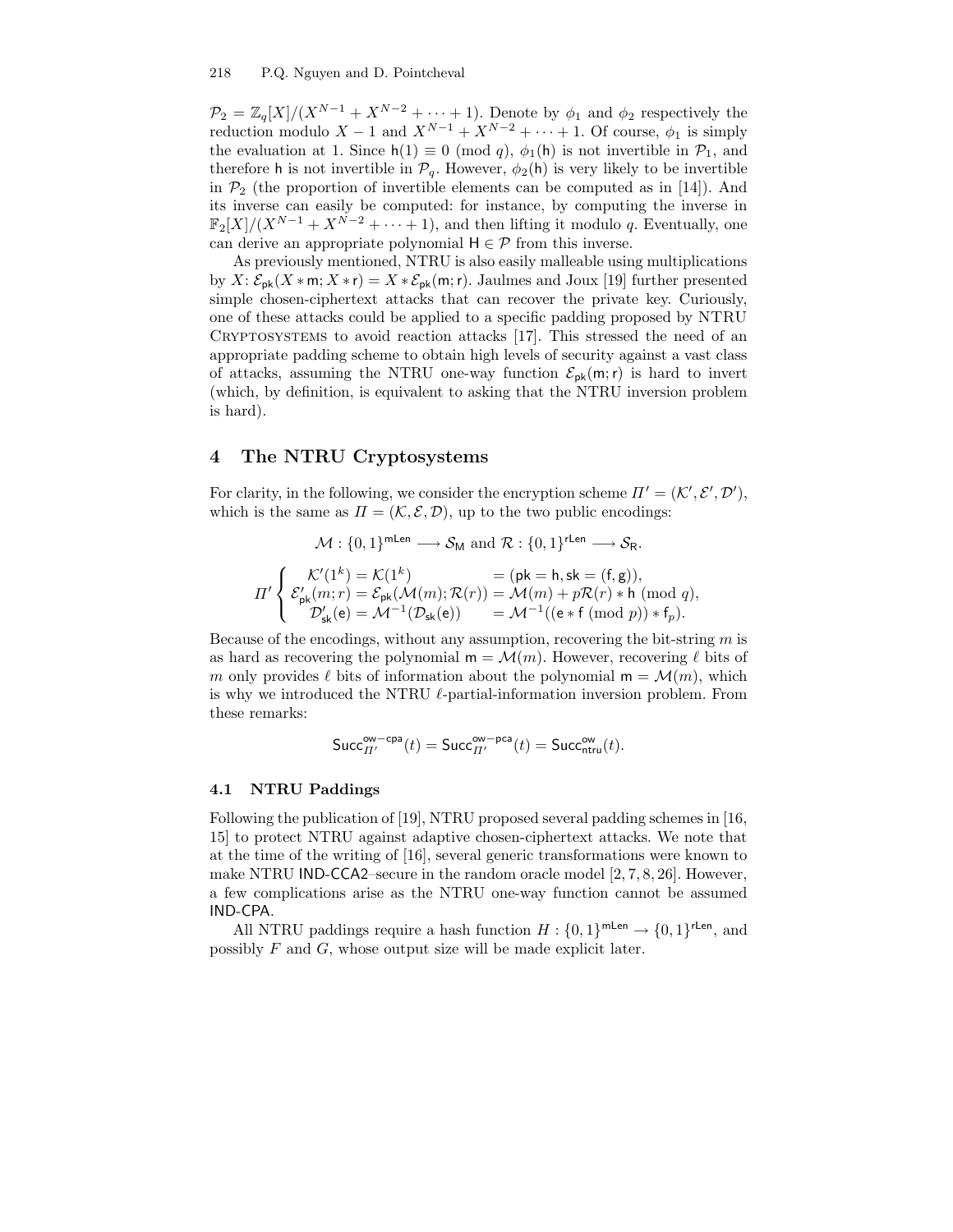Let M be the original plaintext represented by a  $k_1$ -bit string. For each encryption, one generates a random string  $R$ , whose bit-length  $k_2$  is between 40 and 80 according to [16, page 2]. However,  $k_1 + k_2 \leq \text{mLen}$ . Let  $\parallel$  denote bit-string concatenation. The paddings proposed by NTRU are as follows.

Padding I. The first padding is proposed in [16, page 3]. The ciphertext of M with random  $R$  is:

$$
\mathcal{E}_{\mathrm{pk}}^1(M;R) = \mathcal{E}_{\mathrm{pk}}'(M \parallel R; H(M \parallel R)).
$$

We denote by  $\mathbb{\Pi}^1$  the corresponding encryption scheme.

**Padding II.** The second padding is proposed in [16, page 3]. The ciphertext is:

$$
\mathcal{E}_{\mathrm{pk}}^2(M;R) = \mathcal{E}_{\mathrm{pk}}'(F(R) \oplus M) \parallel R; H(M \parallel R)),
$$

where F is a hash function that maps  $\{0,1\}^{k_2} \to \{0,1\}^{k_1}$ , and  $\oplus$  denotes bitwise exclusive or. We denote by  $\mathbb{H}^2$  the corresponding encryption scheme.

Padding III. The third padding is proposed in [15, page 3], and not in [16]. This is rather curious, as [15] actually suggests the reading of [16] for further details. It is this padding and not the previous ones which is being considered in the CEES standards [6].

This padding first applies an all-or-nothing transformation (OAEP [2]) on the concatenation  $M \parallel R$ . More precisely, it splits each of M and R into equal size pieces  $M = M \parallel M$  and  $R = R \parallel R$ . It then uses two hash functions F and G that map  $\{0,1\}^{k_1/2+k_2/2}$  into itself, to compute:

$$
m_1 = (\overline{M} \parallel \overline{R}) \oplus F(\underline{M} \parallel \underline{R})
$$
 and  $m_2 = (\underline{M} \parallel \underline{R}) \oplus G(m_1)$ .

The ciphertext is then:

$$
\mathcal{E}_{\rm pk}^3(M;R) = \mathcal{E}_{\rm pk}'(m_1 \, \| \, m_2; H(M \, \| \, R)).
$$

We denote by  $\mathbb{H}^3$  the corresponding encryption scheme.

#### 4.2 Security Analyses

First of all, one may note that because of the random polynomial r that is generated from  $H(M \| R)$ , nobody can generate a valid ciphertext without knowing both the plaintext  $M$  and the random  $R$ , except with negligible probability. Indeed, for a given ciphertext e, at most one r is acceptable. Without having asked  $H(M \parallel R)$ , the probability for  $\mathcal{R}(H(M \parallel R))$  to be equal to r is less than  $1/2^N$ . As a consequence, any security notion satisfied in the CPA scenario is satisfied in the CCA2-scenario. The latter scenario may increase the success probability of an adversary by at most  $q_D/2^N$ , where  $q_D$  is the number of queries asked to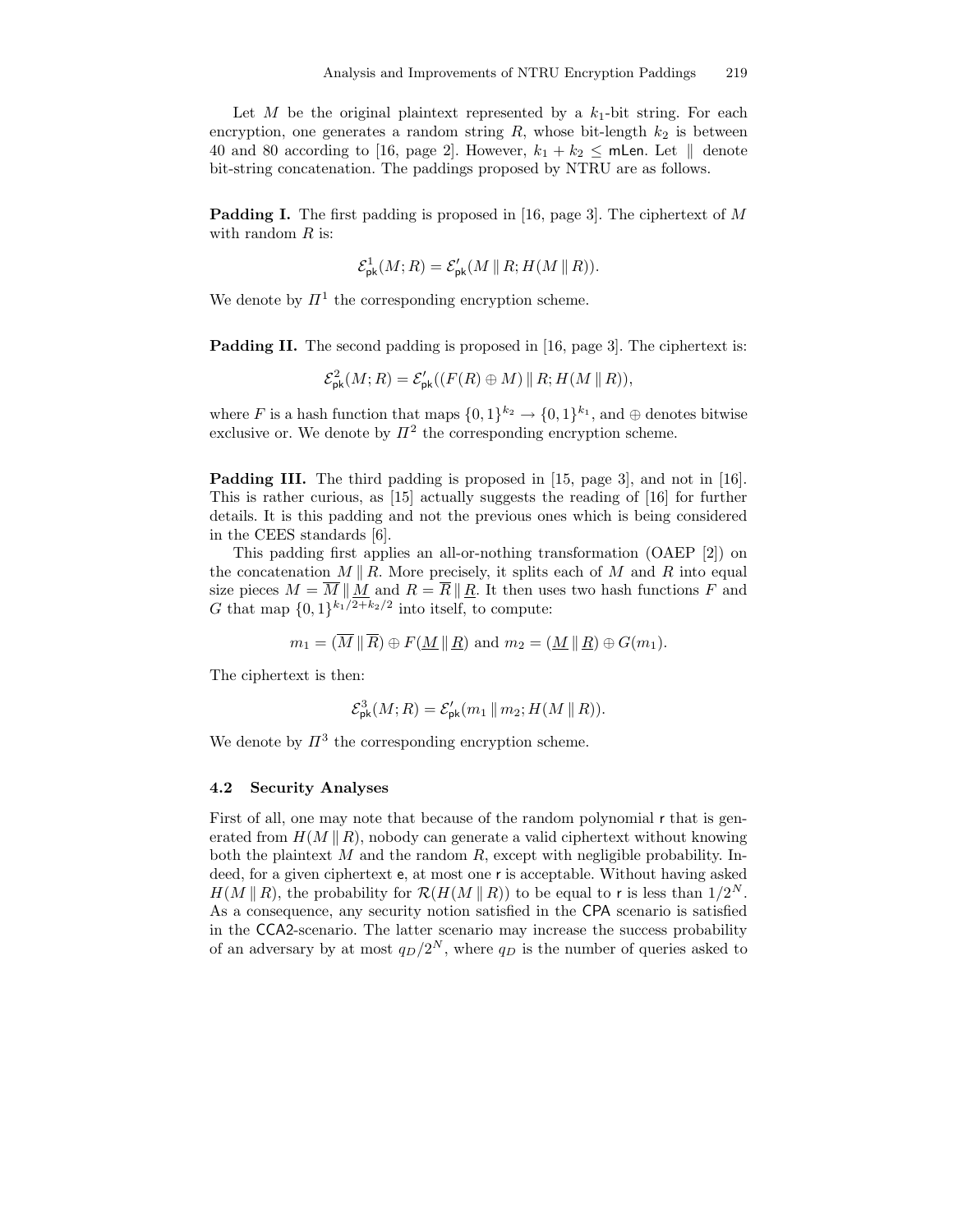the decryption oracle. With a proper bookkeeping, the cost of the simulation increases by  $q_H T_{\mathcal{E}}$ , at most, where  $q_H$  is the number of queries asked to the random oracle H, and  $T_{\mathcal{E}}$  the time required for one encryption: for  $i = 1, 2, 3$ ,

$$
\mathsf{Adv}_{\varPi^i}^{\mathsf{ind-cca2}}(t) \leq \mathsf{Adv}_{\varPi^i}^{\mathsf{ind-cpa}}(t + q_\mathit{H} T_\mathcal{E}) + \frac{2q_D}{2^N}.
$$

Therefore, in the following, we focus on the chosen-plaintext attacks only.

Analysis of the First NTRU Padding. The first padding is exactly based on the first Fujisaki-Okamoto conversion [8], which requires the primitive to be IND-CPA, which is not the case of  $\Pi'$ ! However, the one-wayness OW-CPA of  $\Pi^1$ already relies on a stronger assumption than the hardness of the NTRU inversion problem: the hardness of the NTRU  $k_1$ -partial-information inversion problem.

More worryingly, contrarily to the claims of [16], the scheme  $\Pi^1$  is not semantically secure (IND-CPA): let us consider the following adversary which chooses  $M_0 = 0^{k_1}$  and  $M_1 = 1^{k_1}$ . R is unknown, but whatever it is, if the encoding M is such that R has an impact on at most  $k_2$  coefficients:  $\mathcal{M}(M_0 \parallel R)(1) \leq k_2$ ,  $\mathcal{M}(M_1 \parallel R)(1) \geq k_1$ . As already remarked, this value mod q is given by  $e(1)$ , which helps to distinguish which message has been encrypted, with advantage 1. Optimizations [15] (such as  $r(1) \neq 0$  but still a public constant) may slightly worsen the advantage, but the advantage is still significant (more than 1/2).

Analysis of the Second NTRU Padding. The second padding is more surprising. Even if it provides one-wayness under the sole NTRU assumption, semantic security still requires a stronger assumption: the hardness of the NTRU  $k_2$ -partial-information inversion problem.

First, to get any information about the bit b such that the message  $M_b$  is encrypted, any adversary has to ask either  $F(R)$  or  $H(M_i || R)$ . If one denotes by Ask such an event, one obtains:  $\mathsf{Adv}_{\Pi^2}^{\mathsf{ind-cpa}}(t) \leq 2\Pr[\mathsf{Ask}]$ . In the worst case, by randomly picking one candidate, one can extract  $R$ , and thus  $k_2$  bits of information about the polynomial m:

$$
\mathsf{Adv}_{H^2}^{\mathsf{ind-cpa}}(t) \leq 2(q_F+q_H) \times \mathsf{Succ}_{\mathsf{ntru}}^{\mathsf{pi}-\mathsf{ow}_{k_2}}(t).
$$

From a OW-adversary  $A$ , which runs within a time bound t, one can get more, whereas the simulations of  $F$  and  $H$  may be inconsistent. Indeed, the challenge ciphertext e defines  $R$  uniquely, but  $M$  is a random variable later defined by  $F(R)$ ,  $M = F(R) \oplus \mathcal{M}^{-1}(\mathsf{m})$ , and then  $H(M \parallel R) = \mathcal{R}^{-1}(\mathsf{r})$ . The latter may not be correctly answered. If  $H(M \parallel R)$  is not asked, the view of the adversary A is perfect, and the output M gives  $m = \mathcal{M}(\rho \oplus M)$ , where  $F(R) = \rho$ . But if  $F(R)$ has not been asked, the success of the adversary is upper-bounded by  $1/2^{k_1}$ . If  $H(M \| R)$  has been asked, one guesses one pair  $(M \| R)$  among the queries asked to H, and performs the same as above. There are  $q_F + q_H$  possibilities for R, in the first case, or  $q_H$  possibilities for  $M \parallel R$  in the second one. The good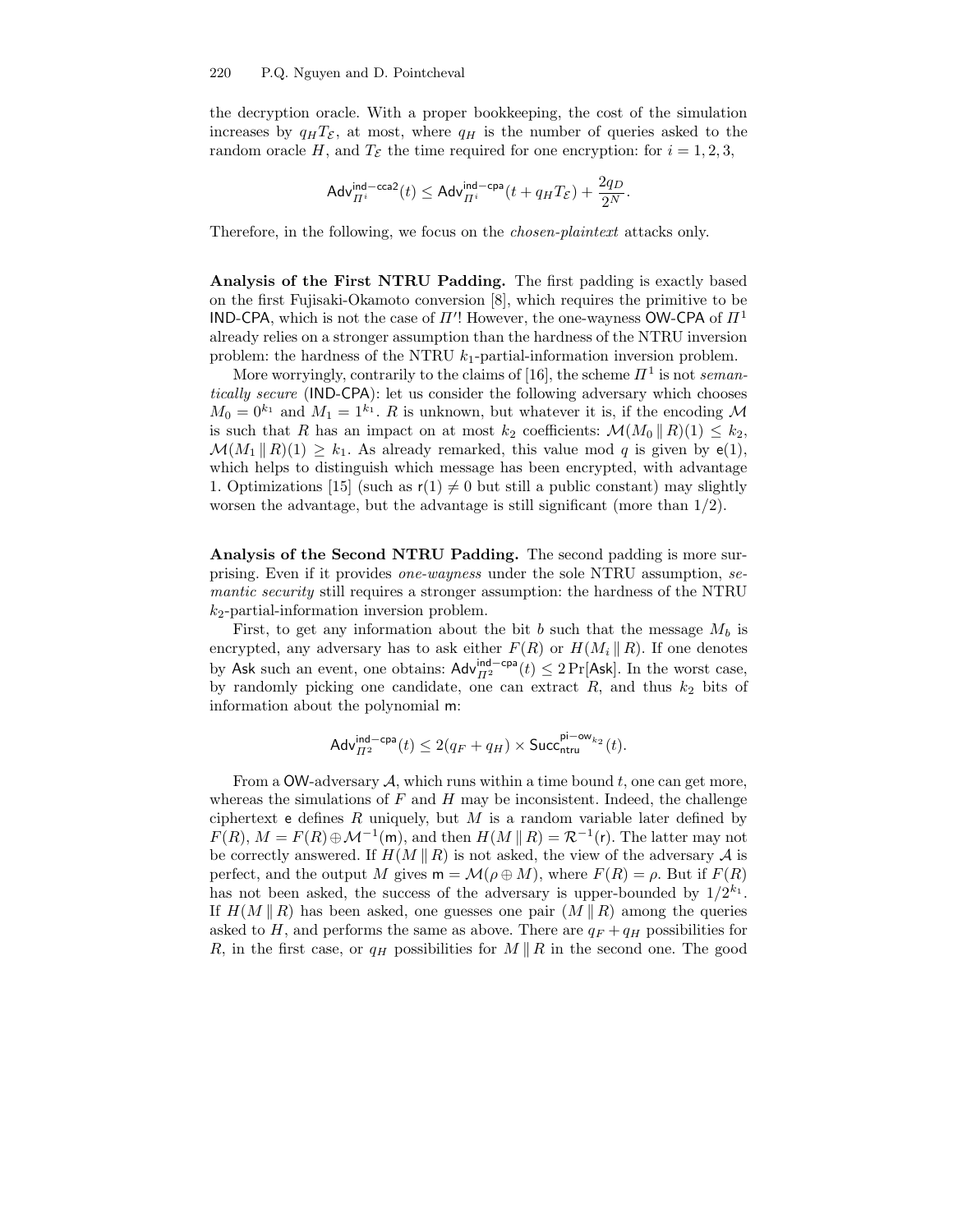candidate can easily be checked. As a result, one gets

$$
\mathsf{Succ}_{H^2}^{\mathsf{ow-cpa}}(t) \leq \frac{1}{2^{k_1}} + \mathsf{Succ}_{\mathsf{ntru}}^{\mathsf{ow}}(t + (q_F + 2q_H)T_{\mathcal{E}}).
$$

Analysis of the Third NTRU padding. The third padding makes an incorrect use of the All-Or Nothing Transform, and therefore, the achieved security level is not as high as one might have expected.

Let us first consider an adversary  $A$  against semantic security, which tries to guess between  $M_0$  and  $M_1$  which one has been encrypted, within a time bound t. It is clear that without having asked  $H(M_i \parallel R)$ ,  $F(\underline{M}_i \parallel \underline{R})$ , or  $G(m_1)$  (which events are denoted AskH, AskF and AskG respectively), the plaintext  $M$  and the random R are totally impredictable. However, the probability to ask  $F(M, \| R)$ , without having asked  $G(m_1)$ , is less than  $2q_F/2^{k_2/2}$ . Similarly, the probability to ask  $H(M_i \parallel R)$ , without having asked either  $G(m_1)$  or  $F(\underline{M}_i \parallel \underline{R})$ , is less than  $2q_H/2^{k_2}$ . Therefore,  $m_1$  has been asked to G, except with a small probability:

$$
\begin{aligned} \text{Adv}^{\text{ind-cpa}}_{H^3}(\mathcal{A}) & \leq 2\Pr[\text{AskF}\vee \text{AskG}\vee \text{AskH}] \\ & \leq 2\Pr[\text{AskG}] + 2\Pr[\text{AskF}\,|\,\neg \text{AskG}] + 2\Pr[\text{AskH}\,|\,\neg \text{AskG}\wedge \neg \text{AskF}] \\ & \leq 2\Pr[\text{AskG}] + \frac{4q_F}{2^{k_2/2}} + \frac{4q_H}{2^{k_2}} = 2\Pr[\text{AskG}] + 4\times \frac{2^{k_2/2}q_F + q_H}{2^{k_2}}. \end{aligned}
$$

If the event  $\mathsf{AskG}$  occurs, by correctly guessing the query asked to  $G$ , one gets  $m_1$ :

$$
\frac{1}{q_G}\Pr[\mathsf{AskG}]\leq \mathsf{Succ}_{\mathsf{ntru}}^{\mathsf{pi}-\mathsf{ow}_{\mathsf{mLen}/2}}(t).
$$

As a consequence,

$$
\mathsf{Adv}_{\Pi^3}^{\mathsf{ind-cpa}}(t) \leq 2q_G \times \mathsf{Succ}_{\mathsf{ntru}}^{\mathsf{pi-ow}_{\mathsf{mLen}/2}}(t) + \frac{2^{k_2/2}q_F + q_H}{2^{k_2-2}}.
$$

From a OW-adversary  $A$ , which outputs the whole plaintext  $M$ , one can get more: indeed, A has to ask  $F(M \| R)$  and  $G(m_1)$ , or  $H(M \| R)$  to know M, otherwise M is totally impredictable: only  $m_1$  and  $m_2$  are determined by e. But  $M \parallel R$  is a random variable defined later by  $M \parallel R = m_2 \oplus G(m_1)$ , and  $\overline{M} \parallel \overline{R}$  is a random variable defined by  $\overline{M} \parallel \overline{R} = m_1 \oplus F(\underline{M} \parallel \underline{R})$ . Furthermore, the probability to ask  $H(M \| R)$ , without having asked  $F(M \| R)$  and  $G(m_1)$  is very low, since half of the bits are still impredictable:

$$
\begin{aligned} \mathsf{Succ}_{H^3}^{\mathsf{ow-cpa}}(\mathcal{A})&=\Pr[M\leftarrow \mathcal{A}(\mathsf{e})\land((\mathsf{AskF}\land\mathsf{AskG})\lor\mathsf{AskH})]\\ &+\Pr[M\leftarrow \mathcal{A}(\mathsf{e})\land\neg((\mathsf{AskF}\land\mathsf{AskG})\lor\mathsf{AskH})]\\ &\leq \Pr[M\leftarrow \mathcal{A}(\mathsf{e})\land\mathsf{AskF}\land\mathsf{AskG}]\\ &+\Pr[\mathsf{AskH}\land\neg(\mathsf{AskF}\land\mathsf{AskG})]+\frac{1}{2^{k_1}}\\ &\leq \Pr[M\leftarrow \mathcal{A}(\mathsf{e})\land\mathsf{AskF}\land\mathsf{AskG}]+\frac{q_H}{2^{k_1/2+k_2/2}}+\frac{1}{2^{k_1}} \end{aligned}
$$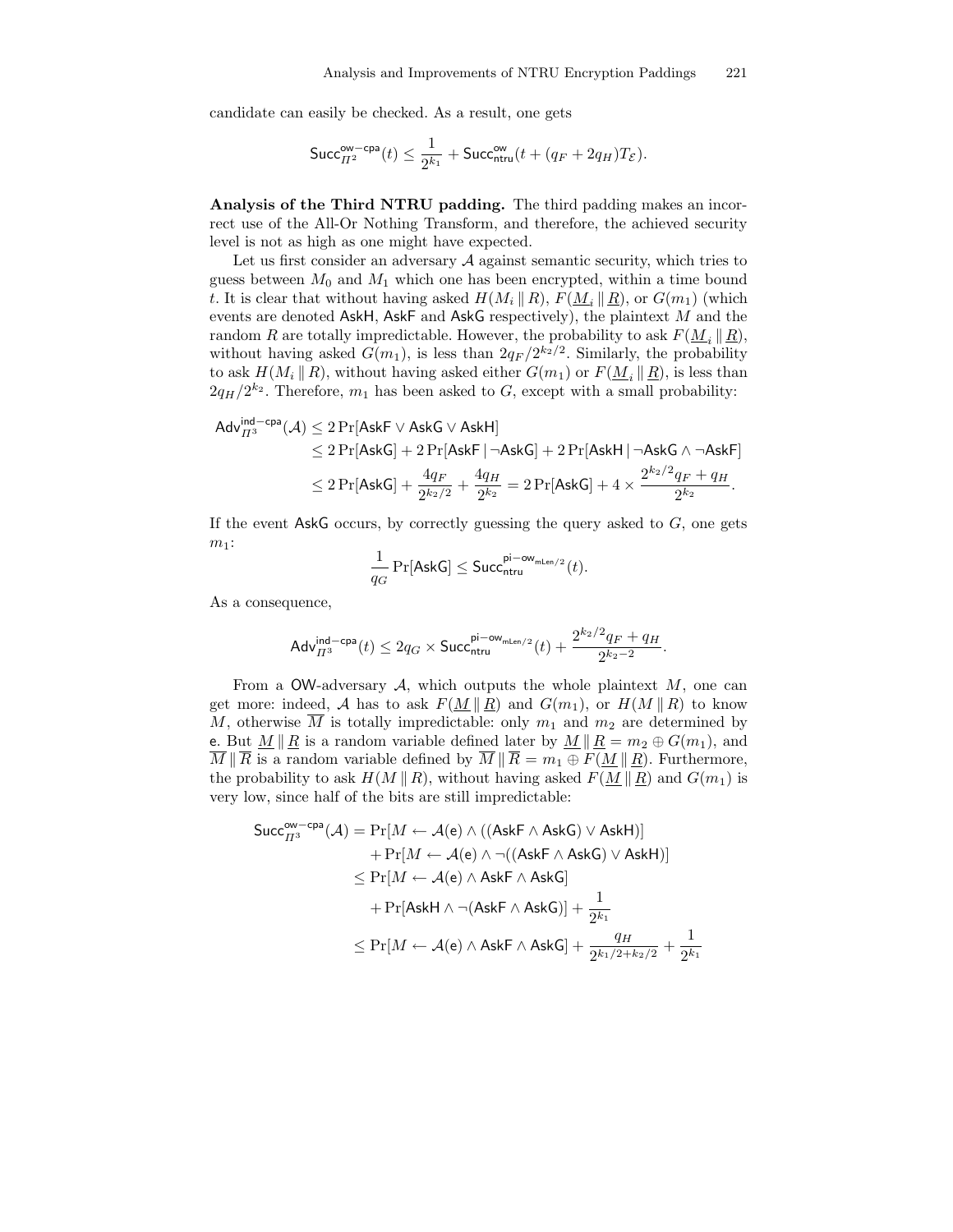With the solution  $M = \overline{M} || M$ , the query  $M || R$  and its answer by F, as well as the query  $m_1$  and its answer by  $G$ , one gets  $m_2$ , which is possible to check. However, the adversary may detect the simulation, since some inconsistency in the simulation of H may occur, if  $M \parallel R$  is asked to H. But then one can fully invert the problem, by trying all the candidates in the list of queries to  $H$ . Finally, one first checks the  $q_H$  possibilities for  $M \parallel R$ , and then tries all the possible combinations between  $m_1$  and  $M \parallel R$ , to get  $m_2$ :

$$
\mathsf{Succ}_{H^3}^{\mathsf{ow-cpa}}(t) \leq \mathsf{Succ}_{\mathsf{ntru}}^{\mathsf{ow}}(t + (q_H + q_F q_G)T_{\mathcal{E}}) + \frac{q_H 2^{(k_1 - k_2)/2} + 1}{2^{k_1}}.
$$

**Discussion.** One should remark that  $k_2$  is a crucial security parameter. With too small of a value, some security results become meaningless, namely the semantic security of the second and the third paddings. However, one can see that splitting the  $k_2$ -bit random value R in two parts  $\overline{R}$  and  $\underline{R}$ , which are used independently, is a very bad idea: the provable security level of the third construction is less than  $1/2^{k_2/2}$ . The latter is thus at most  $2^{-20}$ , or  $2^{-40}$ , according to [16, page 2]. Thus, the security proofs we obtain are rather inefficient for the parameters suggested by [16]. Our proofs may however not be tight since we are unaware of any attack achieving the previous security bounds. Nevertheless, the lack of security proofs meaningful for the recommended parameters suggests to look at different paddings.

## 5 Suggestions and Comparisons

We showed that none of the three suggested paddings provides the maximal security level, that is, IND-CCA2 under the sole NTRU inversion problem. However, some constructions do exist: a better OAEP-based construction or REACT [25], which we will compare later.

## 5.1 Suggestions

An OAEP-based Scheme. The first suggestion is a variant of the third padding, using two more hash functions

$$
F: \{0,1\}^{k_1} \to \{0,1\}^{k_2}
$$
 and  $G: \{0,1\}^{k_2} \to \{0,1\}^{k_1}$ .

One first computes  $s = M \oplus G(R)$  and  $t = R \oplus F(s)$ . The ciphertext consists of  $\mathcal{E}'_{\mathsf{pk}}(s \mid t; H(M \mid R))$ . The OAEP construction provides semantic security, while the H function strengthens it to chosen-ciphertext security. An usual argument (see the full version of the paper) shows that:

$$
\mathsf{Adv}_{\mathsf{oaep}'}^{\mathsf{ind-cca2}}(t) \leq 2\mathsf{Succ}_{\mathsf{ntru}}^{\mathsf{ow}}(t + (q_H + q_Fq_G)T_{\mathcal{E}}) + \frac{2q_D}{2^N} + \frac{4q_H}{2^{k_1}} + \frac{2q_G}{2^{k_2}}.
$$

However, one can thus see that, as in the original OAEP construction with partial-domain one-way permutations  $[2, 9]$ , the reduction is quadratic in the number of queries to the hash functions  $F$  and  $G$ .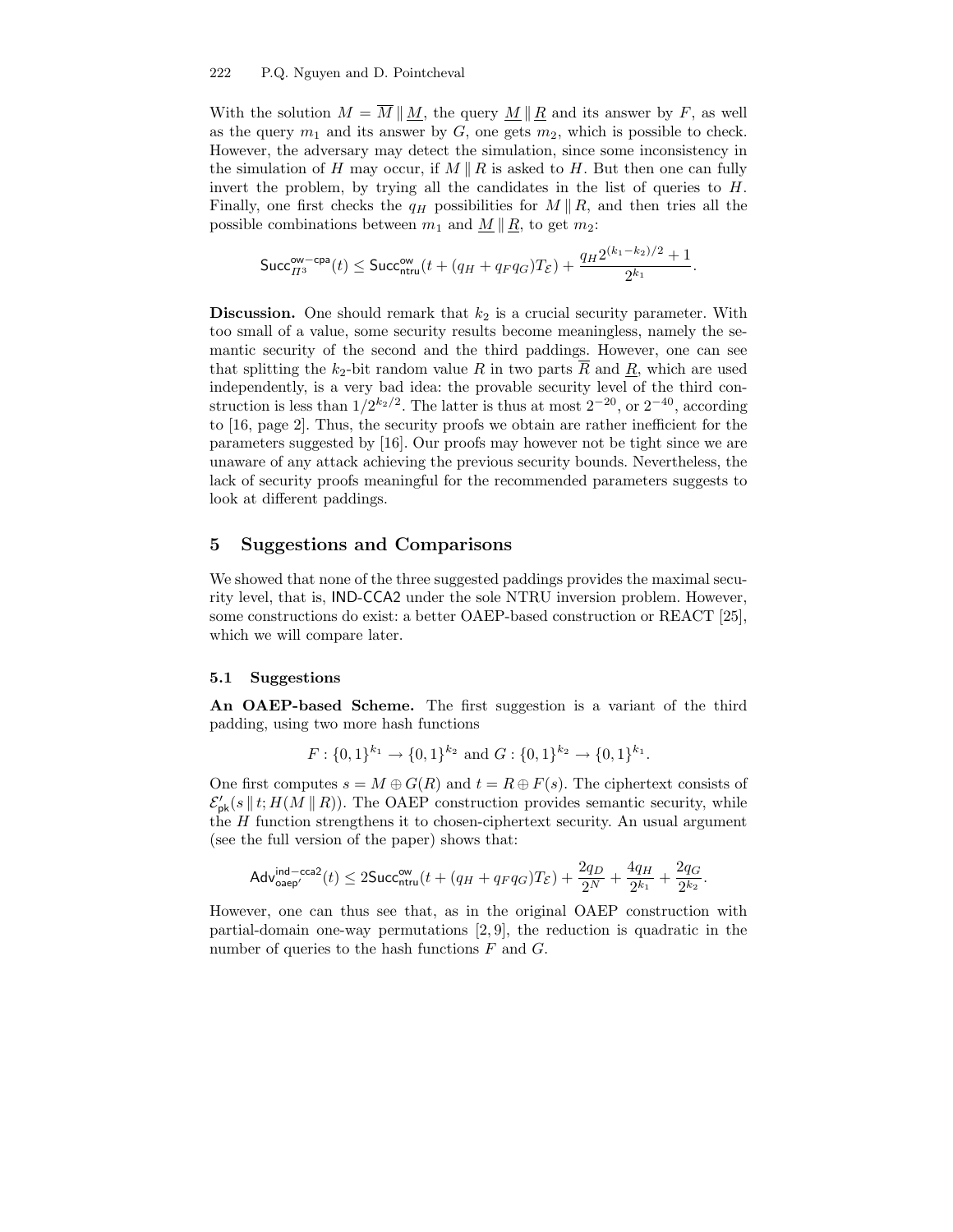NTRU-REACT. Thanks to the OW-PCA–security level of the NTRU primitive, one can use the REACT construction. The straightforward application uses two hash functions:

$$
G: \{0,1\}^N \to \{0,1\}^{\ell} \text{ and } H: \{0,1\}^{\star} \to \{0,1\}^{k_2}.
$$

On input a message  $M \in \{0,1\}^{\ell}$ , a random  $R \in \{0,1\}^{\text{mLen}}$  and another random  $R' \in \{0,1\}^N$ , one computes  $a = \mathcal{E}'_{\mathsf{pk}}(R;R'), b = M \oplus G(R)$  and  $c = H(a, b, M, R)$ . The ciphertext is the triplet  $(a, b, c)$ .

The semantic security is clear, since the adversary has no advantage without having asked  $G(R)$  or  $H(a, b, M_i, R)$ . Therefore R, and thus m, can be recovered from the queries asked to  $G$  or  $H$ :

$$
\mathsf{Adv}_{\mathsf{react}}^{\mathsf{ind-cpa}}(t) \leq 2\mathsf{Succ}_{\mathsf{ntru}}^{\mathsf{ow}}(t + (q_G + q_H)T_{\mathcal{E}}).
$$

With chosen-ciphertext attacks, the adversary cannot produce a valid ciphertext without having asked for  $H(a, b, M, R)$ , except with probability  $1/2^{k_2}$ . With proper bookkeeping, this does not increase the cost:

$$
\mathsf{Adv}_{\mathsf{react}}^{\mathsf{ind}-\mathsf{cca2}}(t) \leq 2\mathsf{Succ}_{\mathsf{ntru}}^{\mathsf{ow}}(t + (q_G + q_H)T_{\mathcal{E}}) + \frac{2q_D}{2^{k_2}}.
$$

Improved NTRU-REACT. Interestingly, the specific properties of NTRU can be used to improve the above construction. Namely, one can reduce the size and the number of random bits. It requires two hash functions:

$$
G: \{0,1\}^{\text{mLen}} \to \{0,1\}^{\ell} \text{ and } H: \{0,1\}^{\star} \to \{0,1\}^{N}.
$$

Like the original construction of REACT, it can use any symmetric encryption scheme  $(E, D)$ , with an  $\ell$ -bit key. On input a message M and a random element  $R \in \{0,1\}^{\text{mLen}}$ , one computes  $K = G(R)$ ,  $b = \mathsf{E}_K(M)$  and  $R' = H(R, b)$ . Then  $a = \mathcal{E}'_{\sf pk}(R; R')$ , and the ciphertext consists of the pair  $a \parallel b$ . One can prove that with this improved scheme and the one-time pad:

$$
\mathsf{Adv}_{\mathsf{react}'}^{\mathsf{ind}-\mathsf{cca2}}(t) \leq 2\mathsf{Succ}_{\mathsf{ntru}}^{\mathsf{ow}}(t + (q_G + q_H)T_{\mathcal{E}}) + \frac{2q_D}{2^N}.
$$

A high rate can be achieved thanks to the hybrid construction. However, one would need to compare the efficiency of the block cipher and the NTRU primitive.

## 5.2 Comparison of NTRU Cryptosystems

We now compare the efficiency and the security level of all the above constructions. Contrarily to previous complexity analyses, we need to consider the cost of the generation of random bits as well as the cost of hashings. Indeed, this is the only difference between each scheme, since all of them just need to apply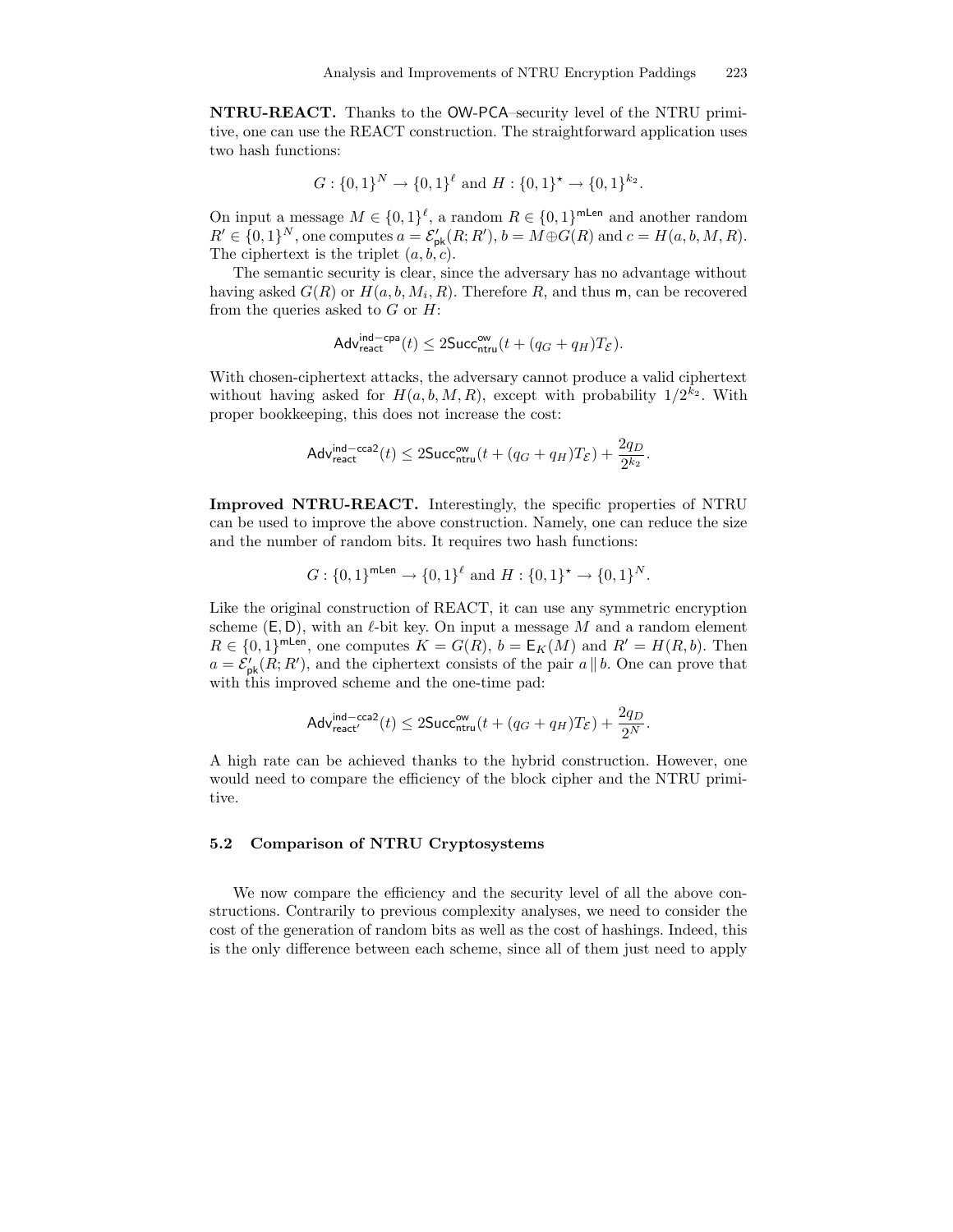#### 224 P.Q. Nguyen and D. Pointcheval

once the encryption and decryption primitives in the encryption and decryption algorithms respectively. In the figure given below, mLen and rLen are the bitlength of the message and random inputs for the NTRU primitive, and cLen is the bit-length of the output; k is a security parameter. The columns  $\#$ rand, Hin and Hout indicate the number of required random bits, the number of bits as input of hash functions and the number of output bits respectively.

With classical parameters, where  $N$  is the most crucial data, chosen among 167, 251, 347 and 503, mLen =  $N \log p = [1.585N]$ , rLen = N, cLen = 7N and  $k$  is between 40 and 80.

| $Schemes$ $ M $   |                 |                  | $\vert$ IND-CCA2 $\vert$ #rand $\vert$ Hin |              |                    | Hout                       |
|-------------------|-----------------|------------------|--------------------------------------------|--------------|--------------------|----------------------------|
| $\varPi^1$        | $mLen - k$ cLen |                  | NO.                                        | $\kappa$     | <b>ImLen</b>       | <b>IrLen</b>               |
| $\Pi^2$           | $mLen - k clen$ |                  | <b>PI-OW</b>                               | $\mathbf{k}$ |                    | $mLen + k rLen + mLen - k$ |
| $\Pi^3$           | lmLen           | cLen             | <b>PI-OW</b>                               | $\mathbf k$  |                    | $2m$ Len $ $ rLen + mLen   |
| OAEP <sup>'</sup> | $mLen - k clen$ |                  | <b>OW</b>                                  | k            | $2m$ Len           | $rLen + mLen$              |
| REACT' mLen       |                 | $mLen + cLen$ OW |                                            |              | $lm$ Len $l3m$ Len | $l$ r $Len + mLen$         |

Acknowledgements. We would like to thank Mike Szydlo for helpful discussions.

# References

- 1. M. Bellare, A. Desai, D. Pointcheval, and P. Rogaway. Relations among Notions of Security for Public-Key Encryption Schemes. In Proc. of Crypto '98, LNCS 1462, pages 26–45. Springer-Verlag, 1998.
- 2. M. Bellare and P. Rogaway. Optimal Asymmetric Encryption. In Proc. of Eurocrypt '94, LNCS 950, pages 92–111. Springer-Verlag, 1995.
- 3. D. Coppersmith and A. Shamir. Lattice Attacks on NTRU. In Proc. of Eurocrypt '97, LNCS 1233. Springer-Verlag, 1997.
- 4. NTRU Cryptosystems. Technical reports available at http://www.ntru.com. 2002.
- 5. D. Dolev, C. Dwork, and M. Naor. Non-Malleable Cryptography. SIAM Journal on Computing, 30(2):391–437, 2000.
- 6. Consortium for Efficient Embedded Security. Efficient embedded security standards #1: Implementation aspects of NTRU and NSS.

Draft Version 3.0 available at http://www.ceesstandards.org, July 2001.

- 7. E. Fujisaki and T. Okamoto. Secure Integration of Asymmetric and Symmetric Encryption Schemes. In Proc. of Crypto '99, LNCS 1666, pages 537–554. Springer-Verlag, 1999.
- 8. E. Fujisaki and T. Okamoto. How to Enhance the Security of Public-Key Encryption at Minimum Cost. IEICE Trans. Fundamentals of Electronics, Comunications and Computer Sciences, E83-A(1), 2000. Special issue on cryptography and information security.
- 9. E. Fujisaki, T. Okamoto, D. Pointcheval, and J. Stern. RSA–OAEP is Secure under the RSA Assumption. In *Proc. of Crypto '01*, LNCS 2139, pages 260–274. Springer-Verlag, 2001.
- 10. C. Gentry. Key Recovery and Message Attacks on NTRU-Composite. In Proc. of Eurocrypt '01, LNCS 2045, pages 182–194. Springer-Verlag, 2001.